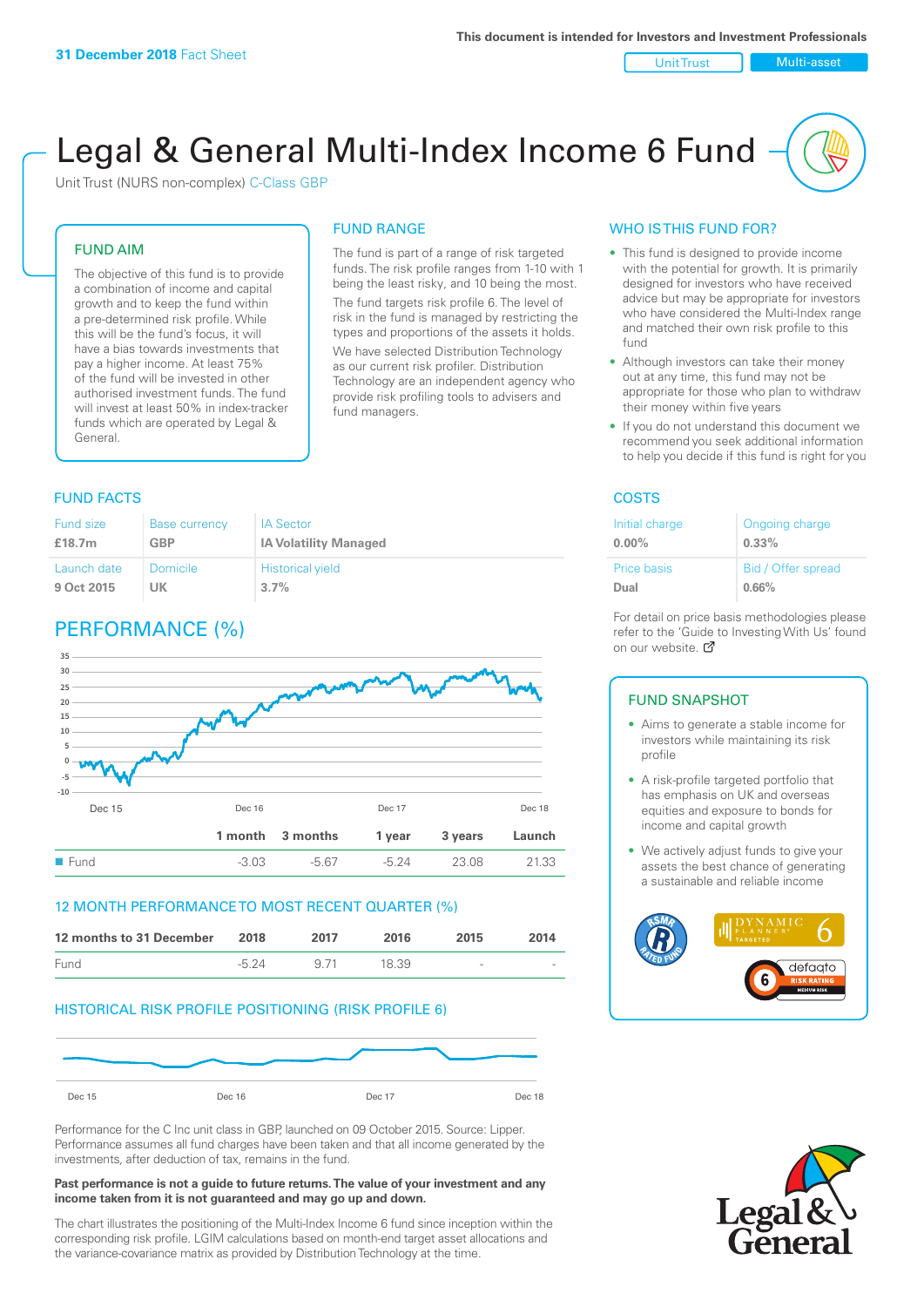# Legal & General Multi-Index Income 6 Fund

Unit Trust (NURS non-complex) C-Class GBP

# PORTFOLIO BREAKDOWN

All data source LGIM unless otherwise stated. Totals may not sum due to rounding.





# FUND MANAGERS

The fund managers have responsibility for managing the multi-index fund range. They are part of the Multi-Asset Funds (MAF) team in LGIM. This team focuses on designing and managing multi-asset funds that are tailored to match the specific objectives of various client types. The team sits within a wider Asset Allocation team which combines both depth of experience with a broad range of expertise from different fields, including fund management, investment consulting and risk management roles.

# TOP 10 HOLDINGS (%)

| <b>L&amp;G UK Index Trust</b>                                    | 10.0 |
|------------------------------------------------------------------|------|
| iShares UK Dividend UCITS ETF                                    | 9.0  |
| L&G Emerging Markets Government Bond (Local Currency) Index Fund | 8.1  |
| L&G Emerging Markets Government Bond (US\$) Index Fund           | 8.1  |
| L&G US Index Trust                                               | 6.6  |
| L&G High Income Trust                                            | 5.7  |
| L&G Global Emerging Markets Index Fund                           | 5.5  |
| L&G European Index Trust                                         | 5.4  |
| <b>L&amp;G Pacific Index Trust</b>                               | 5.3  |
| <b>L&amp;G UK Property Fund</b>                                  | 4.3  |